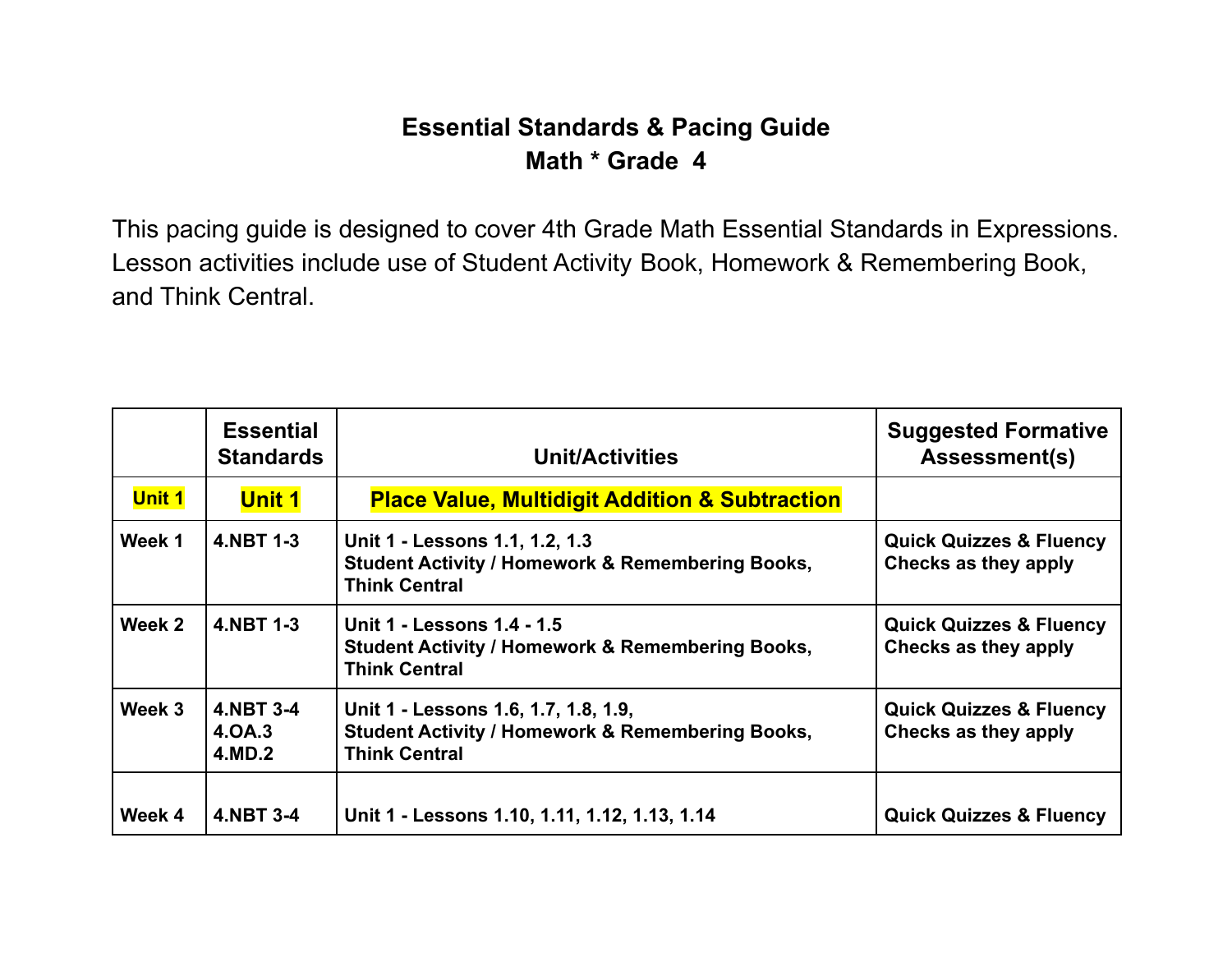|               | 4.0A.3<br>4.MD.2                 | <b>Student Activity / Homework &amp; Remembering Books,</b><br><b>Think Central</b>                                           | Checks as they apply                                       |
|---------------|----------------------------------|-------------------------------------------------------------------------------------------------------------------------------|------------------------------------------------------------|
| Week 5        | <b>Unit Standards</b>            | <b>Unit 1 -Student Activity Book Review Test</b><br>Unit 1 - Assessment                                                       | <b>Unit 1 Review Test</b><br><b>Unit 1 Assessment</b>      |
| <b>Unit 2</b> | <b>Unit 2</b>                    | <b>Multiplication with Whole Numbers</b>                                                                                      |                                                            |
| Week 6        | <b>4.NBT.1</b><br><b>4.NBT.5</b> | Unit 2 - Lessons 2.1, 2.2, 2.3<br><b>Student Activity / Homework &amp; Remembering Books,</b><br><b>Think Central</b>         | <b>Quick Quizzes &amp; Fluency</b><br>Checks as they apply |
| Week 7        | 4.NBT.2,3,5<br>4.0A.3<br>4.MD.2  | Unit 2 - Lessons 2.4, 2.5, 2.6, 2.7<br><b>Student Activity / Homework &amp; Remembering Books,</b><br><b>Think Central</b>    | <b>Quick Quizzes &amp; Fluency</b><br>Checks as they apply |
| Week 8        | 4.NBT.2,3,5<br>4.0A.3<br>4.MD.2  | Unit 2 - Lessons 2.8, 2.9, 2.10, 2.11<br><b>Student Activity / Homework &amp; Remembering Books,</b><br><b>Think Central</b>  | <b>Quick Quizzes &amp; Fluency</b><br>Checks as they apply |
| Week 9        | 4.NBT.2,5<br>4.0A.3              | Unit 2 - Lesson 2.12, 2.13, 2.14, 2.15<br><b>Student Activity / Homework &amp; Remembering Books,</b><br><b>Think Central</b> | <b>Quick Quizzes &amp; Fluency</b><br>Checks as they apply |
| Week 10       | 4.NBT.2,3,5<br>4.0A.3<br>4.MD.2  | Unit 2 - Lesson 2.16, 2.17, 2.18, 2.19<br><b>Student Activity / Homework &amp; Remembering Books,</b><br><b>Think Central</b> | <b>Quick Quizzes &amp; Fluency</b><br>Checks as they apply |
| Week 11       | <b>Unit</b><br><b>Standards</b>  | <b>Unit 2 -Student Activity Book Review Test</b><br>Unit 2 - Assessment                                                       | <b>Unit 2 Review Test</b><br><b>Unit 2 Assessment</b>      |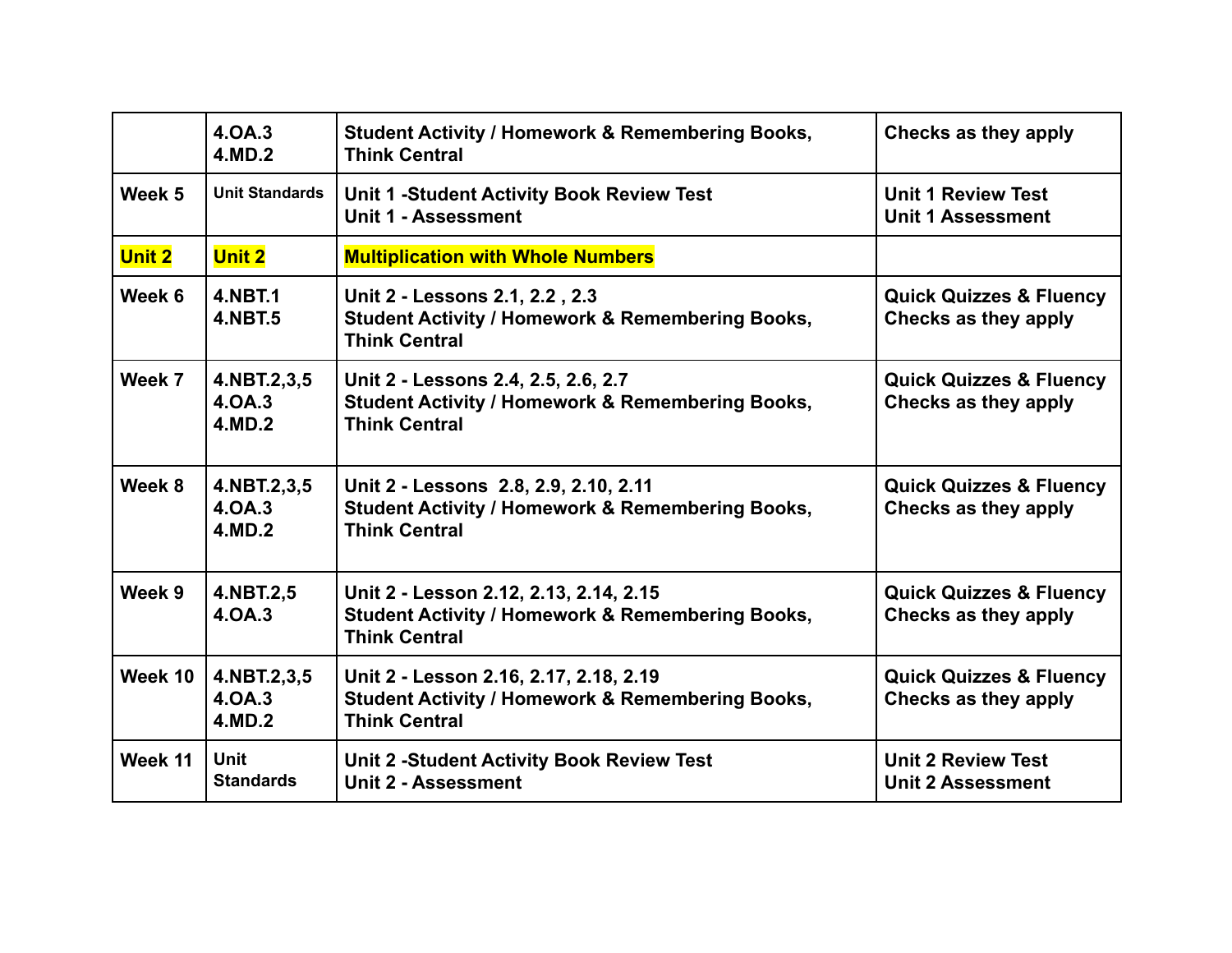| <b>Unit 3</b> | <b>Unit 3</b>         | <b>Division with Whole Numbers</b>                                                                                    |                                                            |
|---------------|-----------------------|-----------------------------------------------------------------------------------------------------------------------|------------------------------------------------------------|
| Week 12       | <b>4.NBT.6</b>        | Unit 3 - Lessons 3.1, 3.2, 3.3<br><b>Student Activity / Homework &amp; Remembering Books,</b><br><b>Think Central</b> | <b>Quick Quizzes &amp; Fluency</b><br>Checks as they apply |
| Week 13       | 4.NBT.6               | Unit 3 - Lessons 3.4 3.5, 3.6<br><b>Student Activity / Homework &amp; Remembering Books,</b><br><b>Think Central</b>  | <b>Quick Quizzes &amp; Fluency</b><br>Checks as they apply |
| Week 14       | 4.NBT.3,6<br>4.OA.3   | Unit 3 - Lessons 3.7, 3.8, 3.9<br><b>Student Activity / Homework &amp; Remembering Books,</b><br><b>Think Central</b> | <b>Quick Quizzes &amp; Fluency</b><br>Checks as they apply |
| Week 15       | 4.NBT.3,6<br>4.0A.3   | Unit 3 - Lessons 3.10, 3.11<br><b>Student Activity / Homework &amp; Remembering Books,</b><br><b>Think Central</b>    | <b>Quick Quizzes &amp; Fluency</b><br>Checks as they apply |
| Week 16       | <b>Unit Standards</b> | <b>Unit 3 -Student Activity Book Review Test</b><br>Unit 3 - Assessment                                               | <b>Unit 3 Review Test</b><br><b>Unit 3 Assessment</b>      |
| <b>Unit 4</b> | <b>Unit 4</b>         | <b>Equations with Word Problems</b>                                                                                   |                                                            |
| Week 17       | 4.NBT.4,5,6<br>4.MD.2 | Unit 4 - Lessons 4.1, 4.2, 4.3<br><b>Student Activity / Homework &amp; Remembering Books,</b><br><b>Think Central</b> | <b>Quick Quizzes &amp; Fluency</b><br>Checks as they apply |
| Week 18       | 4.0A.1,2              | Unit 4 - Lessons 4.4, 4.5, 4.6<br><b>Student Activity / Homework &amp; Remembering Books,</b><br><b>Think Central</b> | <b>Quick Quizzes &amp; Fluency</b><br>Checks as they apply |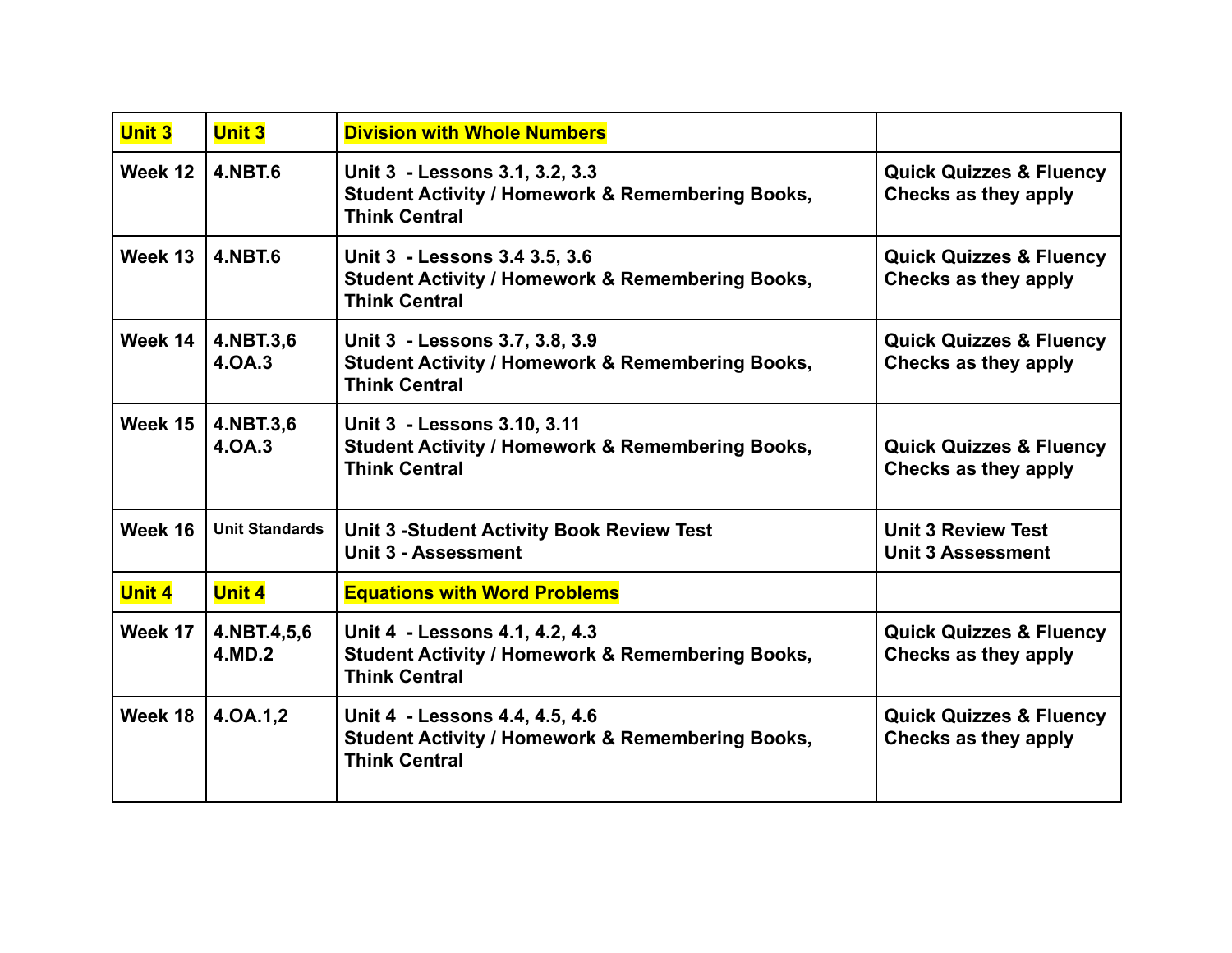| Week 19       | <b>Unit Standards</b>                                | Unit 4 -Student Activity Book Review Test<br>Unit 4 - Assessment                                                        | <b>Unit 4 Review Test</b><br><b>Unit 4 Assessment</b>      |
|---------------|------------------------------------------------------|-------------------------------------------------------------------------------------------------------------------------|------------------------------------------------------------|
| <b>Unit 5</b> | <b>Unit 5</b>                                        | <b>Measurement</b>                                                                                                      |                                                            |
| Week 20       | 4.MD.1,2,4                                           | Unit 5 - Lessons 5.1, 5.2, 5.3<br><b>Student Activity / Homework &amp; Remembering Books,</b><br><b>Think Central</b>   | <b>Quick Quizzes &amp; Fluency</b><br>Checks as they apply |
| Week 21       | 4.MD.1,2,4                                           | <b>Unit 5 - Lessons 5.4, 5.5</b><br><b>Student Activity / Homework &amp; Remembering Books,</b><br><b>Think Central</b> | <b>Quick Quizzes &amp; Fluency</b><br>Checks as they apply |
| Week 22       | 4.MD. 1,2,3                                          | Unit 5 - Lessons 5.6, 5.7, 5.8<br><b>Student Activity / Homework &amp; Remembering Books,</b><br><b>Think Central</b>   | <b>Quick Quizzes &amp; Fluency</b><br>Checks as they apply |
| Week 23       | <b>Unit Standards</b>                                | Unit 5 -Student Activity Book Review Test<br>Unit 5 - Assessment                                                        | <b>Unit 5 Review Test</b><br><b>Unit 5 Assessment</b>      |
| <b>Unit 6</b> | <b>Unit 6</b>                                        | <b>Fraction Concepts and Operations</b>                                                                                 |                                                            |
| Week 24       | 4.NF.2, 3,<br>3A, 3B, 3D<br>4.NF.4A,<br><b>4.MD2</b> | Unit 6 - Lessons 6.1, 6.2, 6.3<br><b>Student Activity / Homework &amp; Remembering Books,</b><br><b>Think Central</b>   | <b>Quick Quizzes &amp; Fluency</b><br>Checks as they apply |
|               |                                                      |                                                                                                                         |                                                            |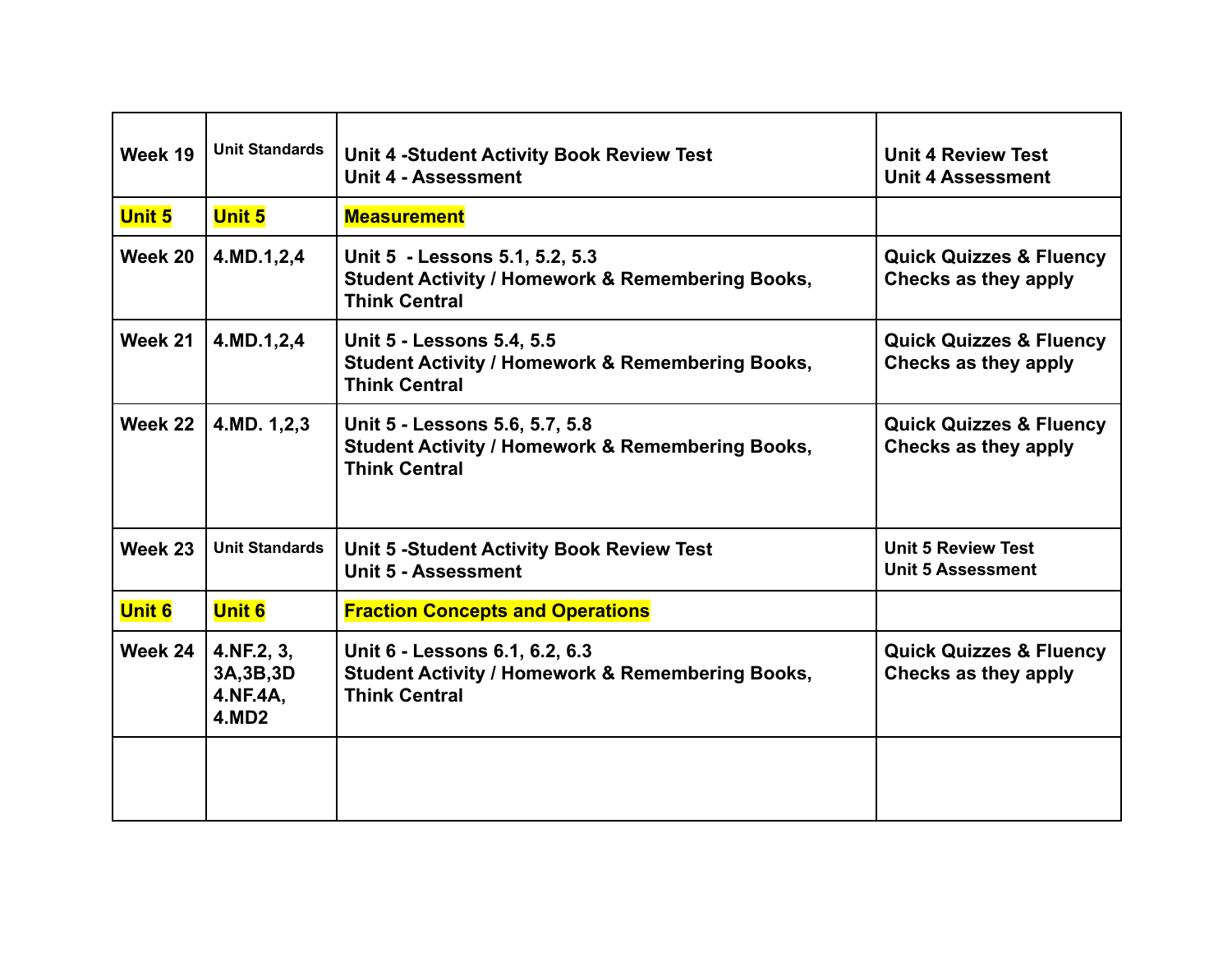| Week 25       | 4.NF.2, 3,<br>3A, 3B, 3D<br>4.NF.4A,<br>4.MD.2,4                    | Unit 6 - Lessons 6.4, 6.5, 6.6<br><b>Student Activity / Homework &amp; Remembering Books,</b><br><b>Think Central</b>       | <b>Quick Quizzes &amp; Fluency</b><br>Checks as they apply |
|---------------|---------------------------------------------------------------------|-----------------------------------------------------------------------------------------------------------------------------|------------------------------------------------------------|
| Week 26       | 4.NF.2,3,3A,<br>3B, 3C, 3D<br>4.NF.4,<br>4.NF. 4A,4B,<br>4C, 4.MD.2 | Unit 6 - Lessons 6.7, 6.8, 6.9, 6.10<br><b>Student Activity / Homework &amp; Remembering Books,</b><br><b>Think Central</b> | <b>Quick Quizzes &amp; Fluency</b><br>Checks as they apply |
| Week 27       | <b>Unit</b><br><b>Standards</b>                                     | <b>Unit 6 -Student Activity Book Review Test</b><br><b>Unit 6-Assessment</b>                                                | <b>Unit 6 Review Test</b><br><b>Unit 6 Assessment</b>      |
| <b>Unit 7</b> | <b>Unit 7</b>                                                       | <b>Fractions and Decimals</b>                                                                                               |                                                            |
| Week 28       | 4.NF.2                                                              | Unit 7 - Lessons 7.1, 7.2, 7.3<br><b>Student Activity / Homework &amp; Remembering Books,</b>                               | <b>Quick Quizzes &amp; Fluency</b><br>Checks as they apply |
|               |                                                                     | <b>Think Central</b>                                                                                                        |                                                            |
| Week 29       | 4.NF.1,2,5<br>4.MD.4                                                | Unit 7 - Lessons 7.4, 7.5, 7.6, 7.7<br><b>Student Activity / Homework &amp; Remembering Books,</b><br><b>Think Central</b>  | <b>Quick Quizzes &amp; Fluency</b><br>Checks as they apply |
| Week 30       | 4.NF.1,2,6,7<br>4.MD.2,4                                            | Unit 7 - Lessons 7.8, 7.9, 7.10<br><b>Student Activity / Homework &amp; Remembering Books,</b><br><b>Think Central</b>      | <b>Quick Quizzes &amp; Fluency</b><br>Checks as they apply |